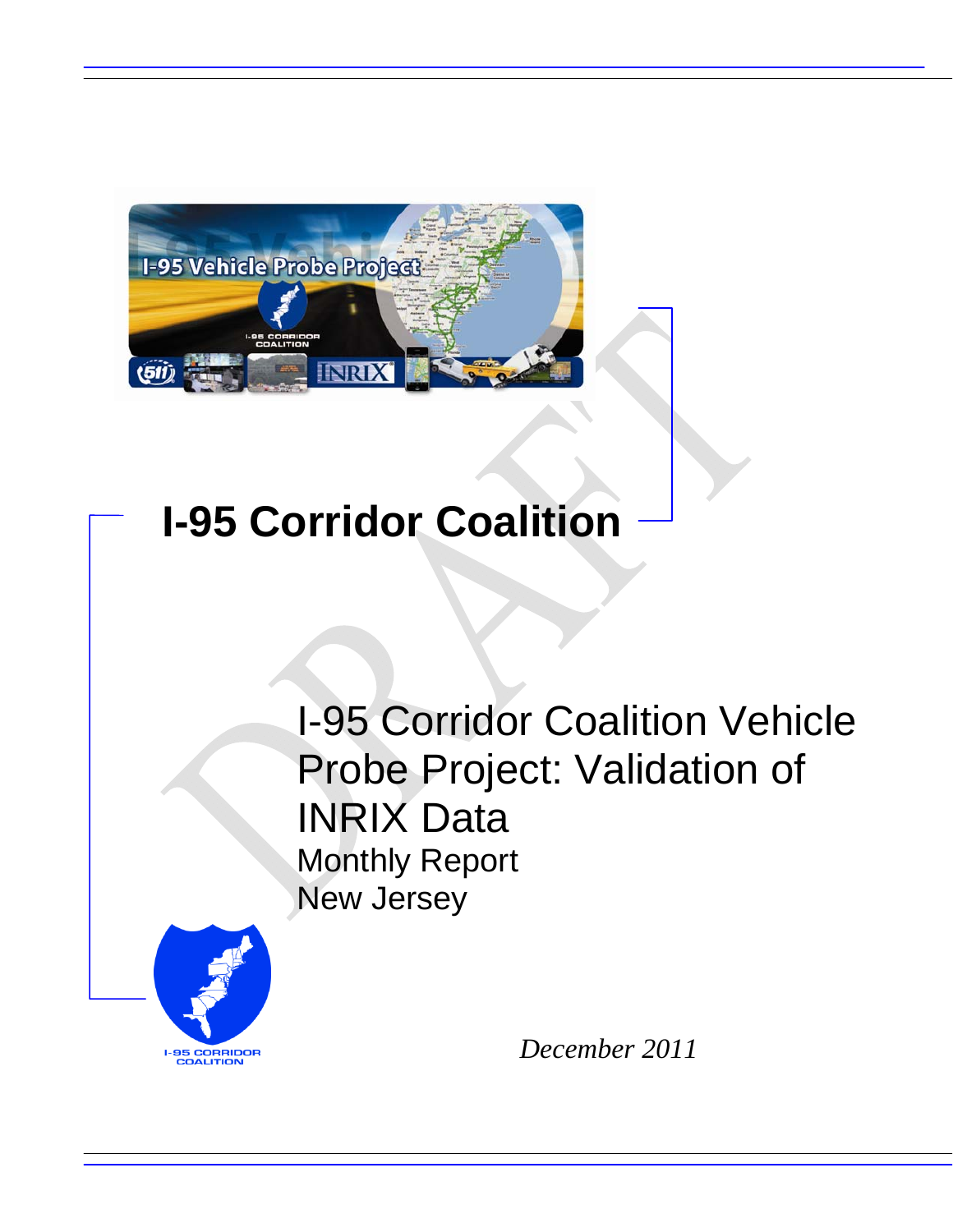# **I-95 CORRIDOR COALITION VEHICLE PROBE PROJECT: VALIDATION OF INRIXDATA DECEMBER 2011**

# *Monthly Report*

*Prepared for:* 

I-95 Corridor Coalition

*Sponsored by:* 

I-95 Corridor Coalition

*Prepared by:* 

Ali Haghani, Masoud Hamedi, Kiavash Parvan University of Maryland, College Park

*Acknowledgements:* 

The research team would like to express its gratitude for the assistance it received from the state highway officials in Delaware, Maryland, New Jersey, New Jersey, South Carolina, Virginia, and Pennsylvania during the course of this study. Their effort was instrumental during the data collection phase of the project. This report would not have been completed without their help.

*December 2011*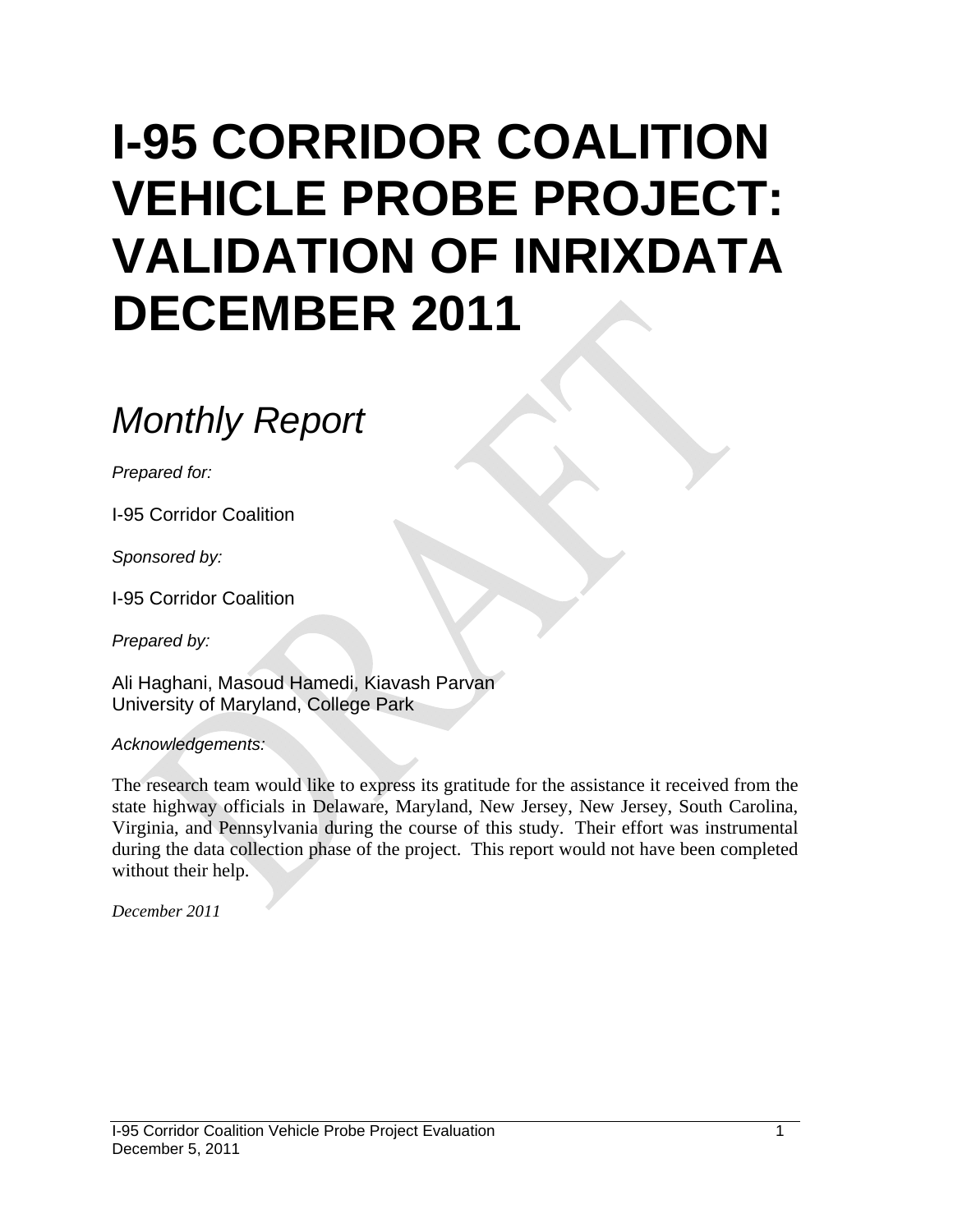## **Evaluation Results for the State of New Jersey**

## *Executive Summary*

Travel time samples were collected along nearly eight freeway miles and 15 arterial miles from Thursday, May 19, 2011 through Thursday, June 2, 2011 in New Jersey. Freeway segments studied were located along I-287 in Somerset County and the arterial data segments studied were located along US Route 1 and NJ Route 18 in Middlesex County. Data collected was compared with travel time and speed data reported by INRIX as part of the I-95 Vehicle Probe Project. The freeway validation data below represents nearly 820 hours of observations along six freeway segments, totaling nearly eight miles.

Note that this data collection exhibited some irregularities in the ground truth data processing that have been subsequently addressed for future validations. Based on before and after analysis of data collected in Delaware that exhibited similar issues, the impact on AASE and SEB in the lower two speed bins (as shown in ES Table 1) is an overestimation of approximately 1 mph.

ES Table 1, below summarizes the results of the comparison between the validation data and the INRIX data for freeway segments during this period. As shown, the average absolute speed error is within specification for all speed bins. Even when errors are measured against the mean (rather than the SEM band), INRIX data quality meets this contract quality standard for the average absolute speed error (AASE).

|                                                                                                  | <b>Average Absolute</b><br><b>Speed Error</b><br>(<10 mph) |                          | <b>Speed Error Bias</b>     | $(<5$ mph $)$            | Number of<br>5 Minute | Hours of<br>Data |  |  |  |
|--------------------------------------------------------------------------------------------------|------------------------------------------------------------|--------------------------|-----------------------------|--------------------------|-----------------------|------------------|--|--|--|
| <b>Speed Bin</b>                                                                                 | Comparison<br>w ith SEM Band                               | Comparison<br>w ith Mean | Comparison<br>with SEM Band | Comparison<br>w ith Mean | Samples               | Collection       |  |  |  |
| 0-30 MPH                                                                                         | 6.00                                                       | 8.20                     | 5.30                        | 6.90                     | 211                   | 17.6             |  |  |  |
| 30-45 MPH                                                                                        | 7.30                                                       | 9.80                     | 6.80                        | 8.80                     | 425                   | 35.4             |  |  |  |
| 45-60 MPH                                                                                        | 3.00                                                       | 5.90                     | 2.50                        | 5.00                     | 1776                  | 148.0            |  |  |  |
| $>60$ MPH                                                                                        | 1.10                                                       | 3.50                     | $-0.50$                     | $-1.50$                  | 7418                  | 618.2            |  |  |  |
| All Speeds                                                                                       | 1.82                                                       | 4.31                     | 0.48                        | 0.30                     | 9830                  | 819.2            |  |  |  |
| Based upon data collected from May 19, 2011 through June 2, 2011 across 7.8 miles of<br>roadway. |                                                            |                          |                             |                          |                       |                  |  |  |  |

As part of the on-going validation process, vehicle probe data from each state is validated on a rotating basis. Since the inception of the validation process, data on roadways in New Jersey was validated on nine occasions: September/October 2008, April 2009, June 2009, September 2009, October 2009, May/June 2010, June 2010, April 2011 and May/June 2011. These nine validations represent more than 12,220 hours of observations along nearly 188 miles of freeway segments in New Jersey. ES Table 2 provides a summary of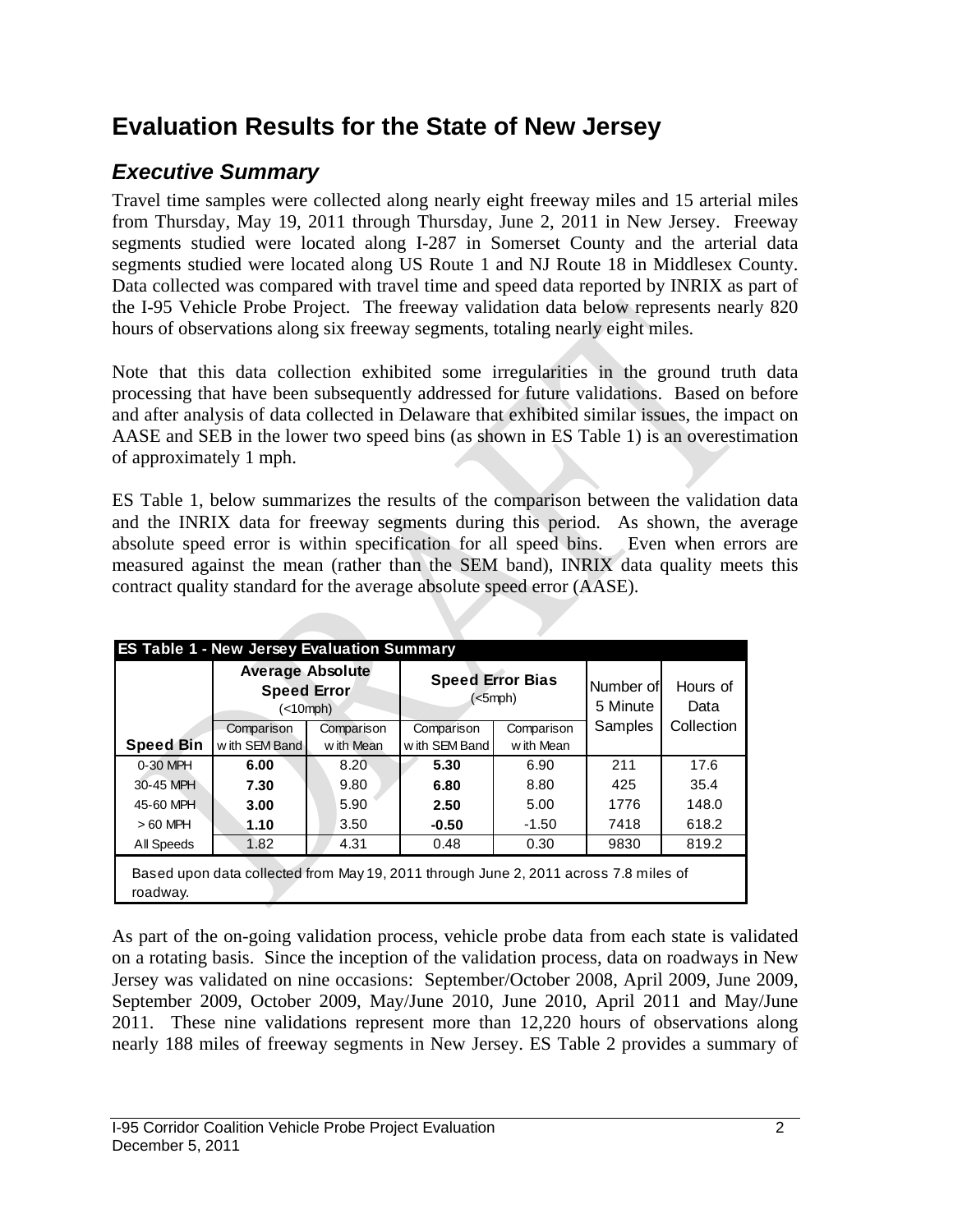the cumulative validation effort. As shown, the absolute average speed error is within specification for all speed bins.

|                  | ES Table 2 - New Jersey - Cumulative to Date                    |                          |                             |                                    |                       |                             |  |  |  |  |
|------------------|-----------------------------------------------------------------|--------------------------|-----------------------------|------------------------------------|-----------------------|-----------------------------|--|--|--|--|
| <b>Speed Bin</b> | <b>Average Absolute</b><br><b>Speed Error</b><br>$(<10$ mph $)$ |                          |                             | <b>Speed Error Bias</b><br>(<5mph) | Number of 5<br>Minute | Hours of Data<br>Collection |  |  |  |  |
|                  | Comparison<br>with SEM Band                                     | Comparison<br>w ith Mean | Comparison<br>with SEM Band | Comparison<br>with Mean            | Samples               |                             |  |  |  |  |
| $0-30$ MPH       | 7.14                                                            | 8.41                     | 5.17                        | 5.83                               | 2822                  | 235.2                       |  |  |  |  |
| 30-45 MPH        | 7.64                                                            | 10.38                    | 5.02                        | 6.72                               | 2598                  | 216.5                       |  |  |  |  |
| 45-60 MPH        | 4.58<br>2.33                                                    |                          | 0.71                        | 1.78                               | 19358                 | 1613.2                      |  |  |  |  |
| $>60$ MPH        | 5.09<br>2.62                                                    |                          | $-2.28$                     | $-4.09$                            | 121939                | 10161.6                     |  |  |  |  |
| All Speeds       | 2.76                                                            | 5.18                     | $-1.62$                     | $-2.93$                            | 146717                | 12226.4                     |  |  |  |  |

Travel time samples collected along two arterial routes, US Route 1 and NJ Route 18, were compared with travel time and speed data reported by INRIX as part of this project. The arterial data is included for informational purposes noting this arterial data is part of the 1000 miles that INRIX volunteers at no cost to the Coalition, and that the method to evaluate quality on arterial roadways has not been fully evaluated. The Coalition is currently in the process of developing appropriate quality metrics and validation methods.

### *Data Collection*

Bluetooth sensor deployments in New Jersey started on Thursday, May 19, 2011. The actual deployments in New Jersey were performed with the assistance of New Jersey Department of Transportation (NJDOT) personnel. Sensors remained in the same position until they were retrieved 14 days later on Thursday, June 2, 2011. This round of data collection in New Jersey was designed to cover arterial segments and segments of the highways along which both congested and free-flow conditions could be observed.

Figure 1 presents snapshots of the roadway segments over which Bluetooth sensors were deployed in New Jersey. In this figure, red segments represent freeway segments while the blue color indicates the arterial segments selected for analysis in this round of validation.

Table 1 presents a list of specific TMC segments that were selected for the validation sample in New Jersey. These segments cover a total length of about eight freeway miles, and about 15 miles of arterials. Since some TMC segments in this corridor are less than one mile long, when appropriate, consecutive TMC segments are combined to form path segments longer than one mile. This document includes the results of validation performed on six arterials and six freeway segments; eight of which are path segments combined from multiple standard TMC segments. The coordinates of the locations at which the Bluetooth sensors were deployed throughout the state of New Jersey are shown in Table 2. It should be noted that the configuration of consecutive TMC segments is such that the endpoint of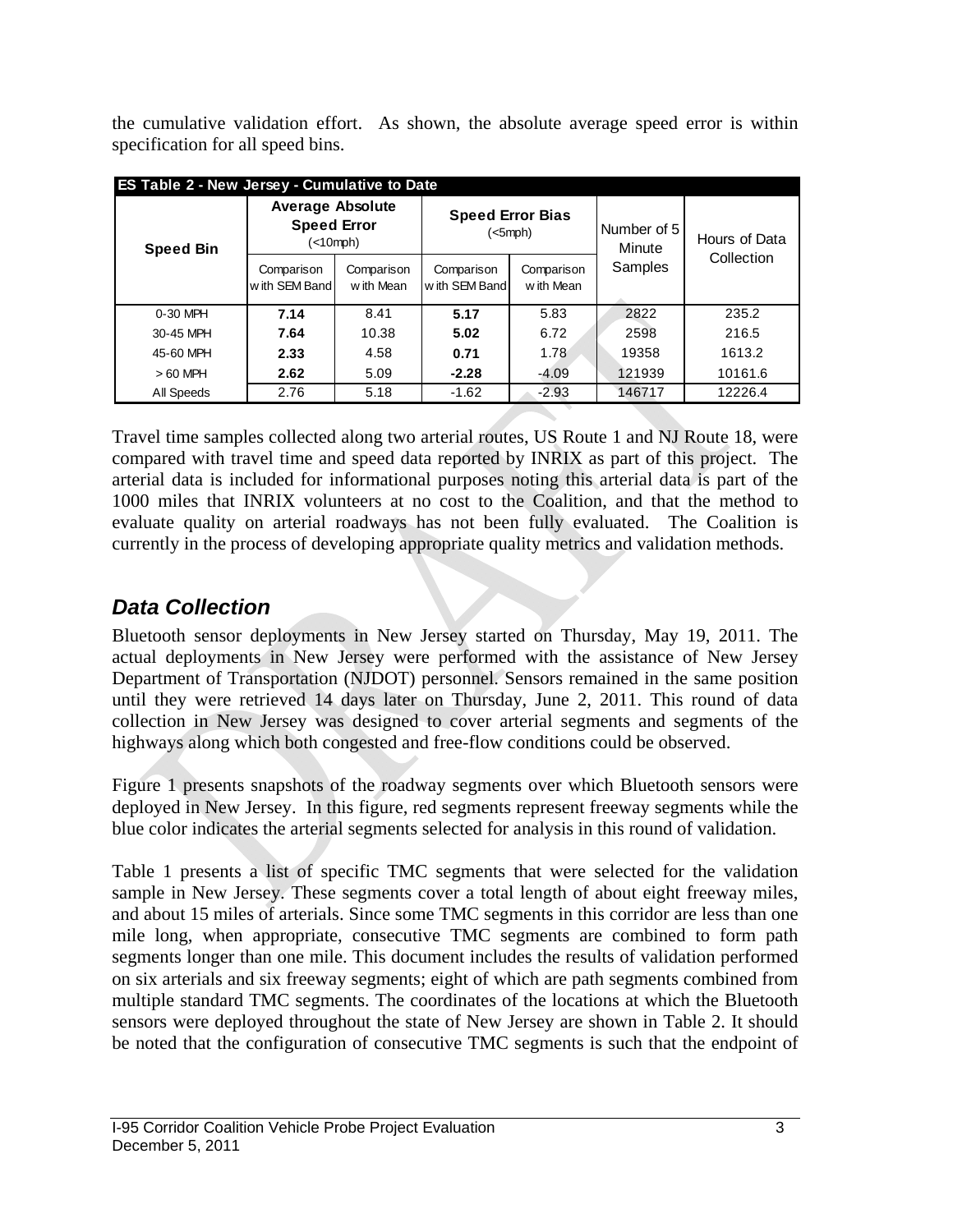one TMC segment and the start point of the next TMC segment are overlapping, so one Bluetooth sensor in that location is covering both TMC segments.

Finally, Table 3 and 4 summarizes the segment identifications and definitions used in the validation process, and also provides the distances used in the estimation of Bluetooth speeds based on travel times. Details of the algorithm used to estimate equivalent path travel times based on INRIX data feeds for individual TMC segments are provided in a separate report. This algorithm finds an equivalent INRIX travel time (and therefore travel speed) corresponding to each sample Bluetooth travel time observation on the path segment of interest.

#### *Analysis of Results*

Table 5 summarizes the data quality measures obtained as a result of comparison between Bluetooth and all reported INRIX speeds. Note that this data collection exhibited some irregularities in the ground truth data processing that have been subsequently addressed for future validations. Based on before and after analysis of data collected in Delaware that exhibited similar issues, the impact on AASE and SEB in the lower two speed bins (as shown in Table 5) is an overestimation of approximately 1 mph.

Table 5 shows that the average absolute speed error is within specification for all speed bins. Even when errors are measured against the mean (rather than the SEM band), INRIX data quality meets contract quality standards for the average absolute speed error (AASE).

Table 6 shows the percentage of the time intervals that fall within 5 mph of the SEM band and the mean for each speed bin for all TMC segments in New Jersey. Tables 7 and 8 present detailed data for individual TMC segments in New Jersey in similar format as Tables 5 and 6, respectively. Note that for some segments and in some speed bins the comparison results may not be reliable due to small number of observations.

Figures 2 and 3 show the overall speed error biases for different speed bins, and the average absolute speed errors for all validation segments in New Jersey, respectively. These figures correspond to Table 5.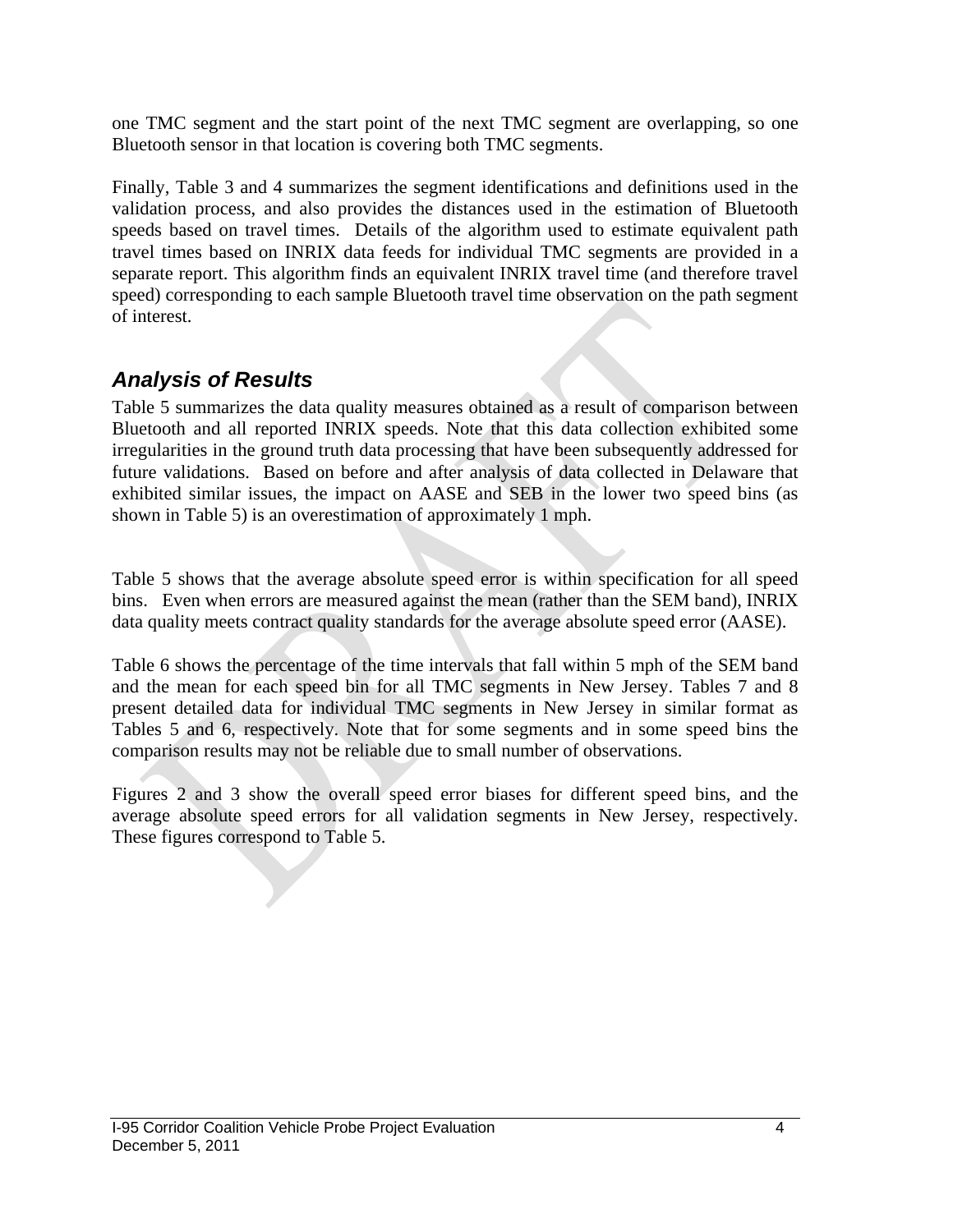**Figure 1 TMC segments selected for validation in New Jersey** 

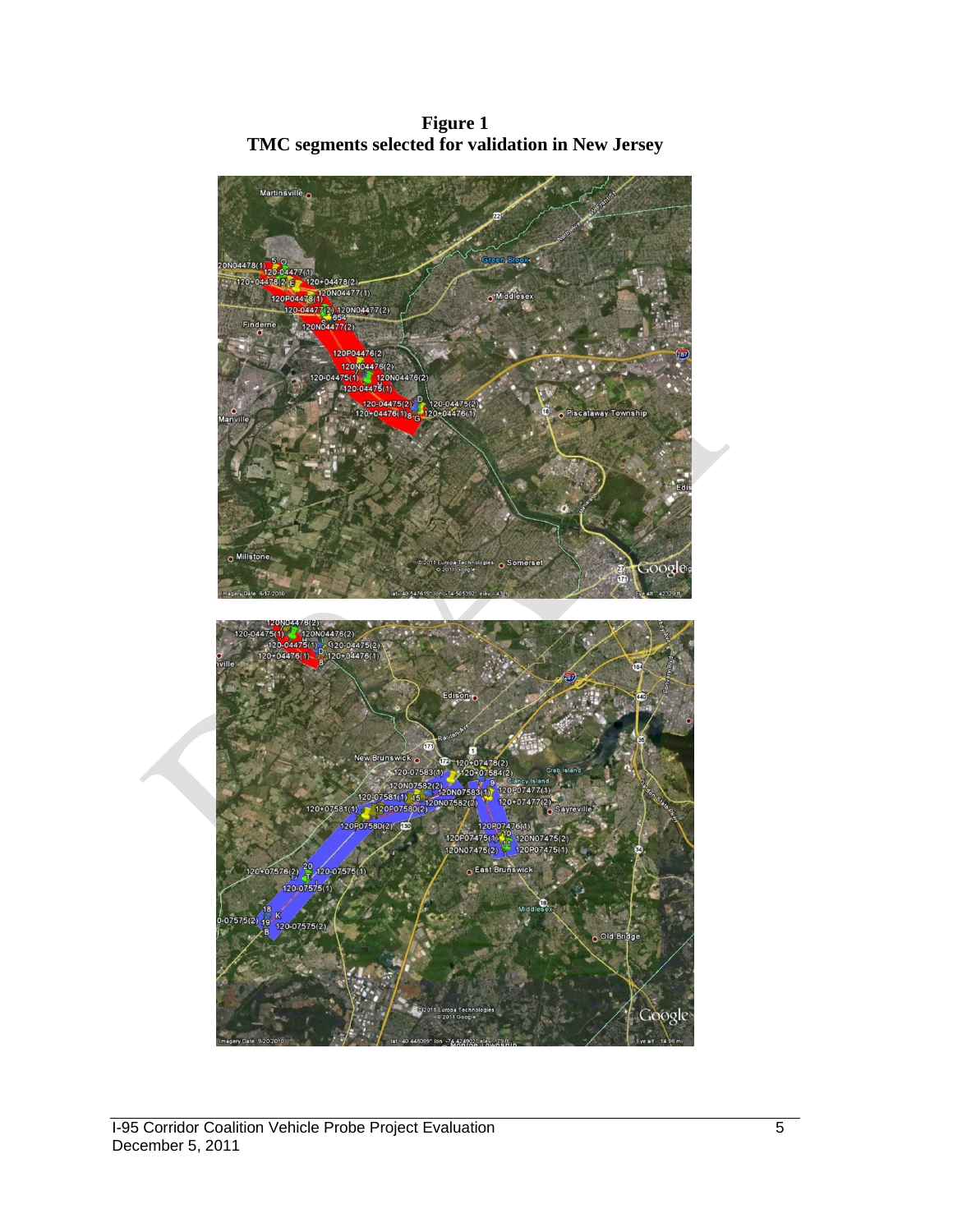**Table 1 Traffic Message Channel segments picked for validation in New Jersey** 

|                 |             |                |                                |                                |                 |                   | <b>LENGTH</b> |
|-----------------|-------------|----------------|--------------------------------|--------------------------------|-----------------|-------------------|---------------|
| TYPE            | TMC         | <b>HIGHWAY</b> | <b>STARTING AT</b>             | <b>ENDING AT</b>               | <b>COUNTY</b>   | <b>DIRECTION</b>  | (mile)        |
| <b>Freeway</b>  | 120+04476   | $I-287$        | <b>EASTON AVE/EXIT 10</b>      | <b>WESTON CANAL RD/EXIT 12</b> | <b>SOMERSET</b> | <b>NORTHBOUND</b> | 1.2           |
| Freeway         | 120P04476   | $I-287$        | <b>WESTON CANAL RD/EXIT 12</b> | <b>WESTON CANAL RD/EXIT 12</b> | <b>SOMERSET</b> | <b>NORTHBOUND</b> | 0.2           |
| Freeway         | 120+04477   | $I-287$        | <b>WESTON CANAL RD/EXIT 12</b> | NJ-28/EXIT 13                  | <b>SOMERSET</b> | <b>NORTHBOUND</b> | 1.0           |
| Freeway         | 120P04477   | $I-287$        | NJ-28/EXIT 13                  | <b>NJ-28/EXIT 13</b>           | <b>SOMERSET</b> | <b>NORTHBOUND</b> | 0.5           |
| Freeway         | $120+04478$ | $I-287$        | <b>NJ-28/EXIT 13</b>           | <b>US-22/EXIT 14</b>           | <b>SOMERSET</b> | <b>NORTHBOUND</b> | 0.4           |
| Freeway         | 120P04478   | $I-287$        | <b>US-22/EXIT 14</b>           | <b>US-22/EXIT 14</b>           | <b>SOMERSET</b> | <b>NORTHBOUND</b> | 0.4           |
| Freeway         | 120N04478   | $I-287$        | <b>US-22/EXIT 14</b>           | <b>US-22/EXIT 14</b>           | <b>SOMERSET</b> | <b>SOUTHBOUND</b> | 0.4           |
| Freeway         | 120-04477   | $I-287$        | <b>US-22/EXIT 14</b>           | <b>NJ-28/EXIT 13</b>           | <b>SOMERSET</b> | <b>SOUTHBOUND</b> | 0.5           |
| Freeway         | 120N04477   | $I-287$        | <b>NJ-28/EXIT 13</b>           | <b>NJ-28/EXIT 13</b>           | <b>SOMERSET</b> | <b>SOUTHBOUND</b> | 0.5           |
| Freeway         | 120-04476   | $I-287$        | <b>NJ-28/EXIT 13</b>           | <b>WESTON CANAL RD/EXIT 12</b> | <b>SOMERSET</b> | <b>SOUTHBOUND</b> | 1.2           |
| Freeway         | 120N04476   | $I-287$        | <b>WESTON CANAL RD/EXIT 12</b> | <b>WESTON CANAL RD/EXIT 12</b> | <b>SOMERSET</b> | <b>SOUTHBOUND</b> | 0.3           |
| Freeway         | 120-04475   | $I-287$        | <b>WESTON CANAL RD/EXIT 12</b> | <b>EASTON AVE/EXIT 10</b>      | <b>SOMERSET</b> | <b>SOUTHBOUND</b> | 1.2           |
| <b>SUBTOTAL</b> |             |                |                                |                                |                 |                   | 7.8           |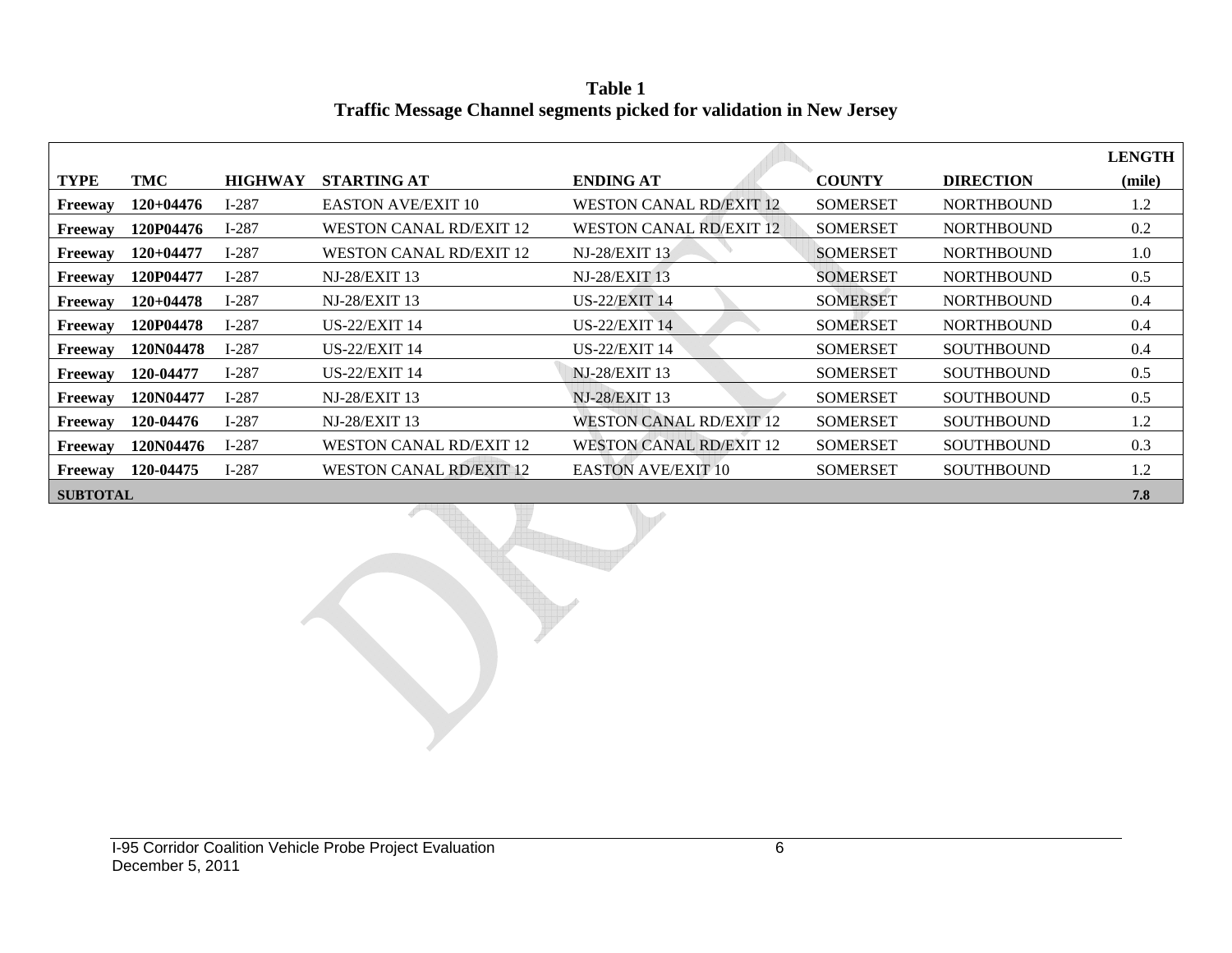|                 |             |                |                               |                                             |                  |                   | <b>LENGTH</b> |
|-----------------|-------------|----------------|-------------------------------|---------------------------------------------|------------------|-------------------|---------------|
| <b>TYPE</b>     | <b>TMC</b>  | <b>HIGHWAY</b> | <b>STARTING AT</b>            | <b>ENDING AT</b>                            | <b>COUNTY</b>    | <b>DIRECTION</b>  | (mile)        |
| <b>Arterial</b> | 120-07477   | $NJ-18$        | <b>I-95/NEW JERSEY TPKE</b>   | <b>CR-527/OLD BRIDGE TPKE</b>               | <b>MIDDLESEX</b> | <b>SOUTHBOUND</b> | 0.7           |
| <b>Arterial</b> | 120N07477   | $NJ-18$        | <b>CR-527/OLD BRIDGE TPKE</b> | <b>CR-527/OLD BRIDGE TPKE</b>               | <b>MIDDLESEX</b> | <b>SOUTHBOUND</b> | 0.1           |
| <b>Arterial</b> | 120-07476   | $NJ-18$        | <b>CR-527/OLD BRIDGE TPKE</b> | <b>MILLTOWN RD</b>                          | <b>MIDDLESEX</b> | <b>SOUTHBOUND</b> | 1.4           |
| <b>Arterial</b> | 120N07476   | $NJ-18$        | <b>MILLTOWN RD</b>            | <b>MILLTOWN RD</b>                          | <b>MIDDLESEX</b> | <b>SOUTHBOUND</b> | 0.1           |
| Arterial        | 120-07475   | $NJ-18$        | <b>MILLTOWN RD</b>            | $CR-535$                                    | <b>MIDDLESEX</b> | <b>SOUTHBOUND</b> | 0.1           |
| <b>Arterial</b> | 120N07475   | $NJ-18$        | CR-535                        | CR-535                                      | <b>MIDDLESEX</b> | <b>SOUTHBOUND</b> | 0.2           |
| <b>Arterial</b> | 120P07475   | $NJ-18$        | CR-535                        | CR-535                                      | <b>MIDDLESEX</b> | <b>NORTHBOUND</b> | 0.1           |
| <b>Arterial</b> | $120+07476$ | $NJ-18$        | CR-535                        | <b>MILLTOWN RD</b>                          | <b>MIDDLESEX</b> | <b>NORTHBOUND</b> | 0.2           |
| <b>Arterial</b> | 120P07476   | $NJ-18$        | <b>MILLTOWN RD</b>            | <b>MILLTOWN RD</b>                          | <b>MIDDLESEX</b> | <b>NORTHBOUND</b> | 0.2           |
| <b>Arterial</b> | $120+07477$ | $NJ-18$        | <b>MILLTOWN RD</b>            | <b>CR-527/OLD BRIDGE TPKE</b>               | <b>MIDDLESEX</b> | <b>NORTHBOUND</b> | 1.4           |
| <b>Arterial</b> | 120P07477   | $NJ-18$        | <b>CR-527/OLD BRIDGE TPKE</b> | <b>CR-527/OLD BRIDGE TPKE</b>               | <b>MIDDLESEX</b> | <b>NORTHBOUND</b> | 0.1           |
| <b>Arterial</b> | $120+07478$ | $NJ-18$        | <b>CR-527/OLD BRIDGE TPKE</b> | <b>I-95/NEW JERSEY TPKE</b>                 | <b>MIDDLESEX</b> | <b>NORTHBOUND</b> | 0.8           |
| Arterial        | $120+07580$ | $US-1$         | <b>ADAMS LN</b>               | <b>JERSEY AVE</b>                           | <b>MIDDLESEX</b> | <b>NORTHBOUND</b> | 0.2           |
| <b>Arterial</b> | 120P07580   | $US-1$         | <b>JERSEY AVE</b>             | <b>JERSEY AVE</b>                           | <b>MIDDLESEX</b> | <b>NORTHBOUND</b> | 0.2           |
| <b>Arterial</b> | $120+07581$ | $US-1$         | <b>JERSEY AVE</b>             | <b>LIVINGSTON AVE</b>                       | <b>MIDDLESEX</b> | <b>NORTHBOUND</b> | 0.3           |
| <b>Arterial</b> | 120P07581   | $US-1$         | <b>LIVINGSTON AVE</b>         | <b>LIVINGSTON AVE</b>                       | <b>MIDDLESEX</b> | <b>NORTHBOUND</b> | 0.2           |
| <b>Arterial</b> | 120+07582   | $US-1$         | <b>LIVINGSTON AVE</b>         | US-130/GEORGES RD                           | <b>MIDDLESEX</b> | <b>NORTHBOUND</b> | 1.1           |
| <b>Arterial</b> | 120P07582   | $US-1$         | <b>US-130/GEORGES RD</b>      | US-130/GEORGES RD                           | <b>MIDDLESEX</b> | <b>NORTHBOUND</b> | 0.6           |
| <b>Arterial</b> | $120+07583$ | $US-1$         | <b>US-130/GEORGES RD</b>      | <b>MAIN ST (NORTH</b><br><b>BRUNSWICK)</b>  | <b>MIDDLESEX</b> | <b>NORTHBOUND</b> | 0.1           |
| <b>Arterial</b> | 120P07583   | $US-1$         | MAIN ST (NORTH BRUNSWICK)     | <b>MAIN ST (NORTH</b><br><b>BRUNSWICK</b> ) | <b>MIDDLESEX</b> | <b>NORTHBOUND</b> | 0.2           |

**Table 1 (Cont'd) Traffic Message Channel segments picked for validation in New Jersey**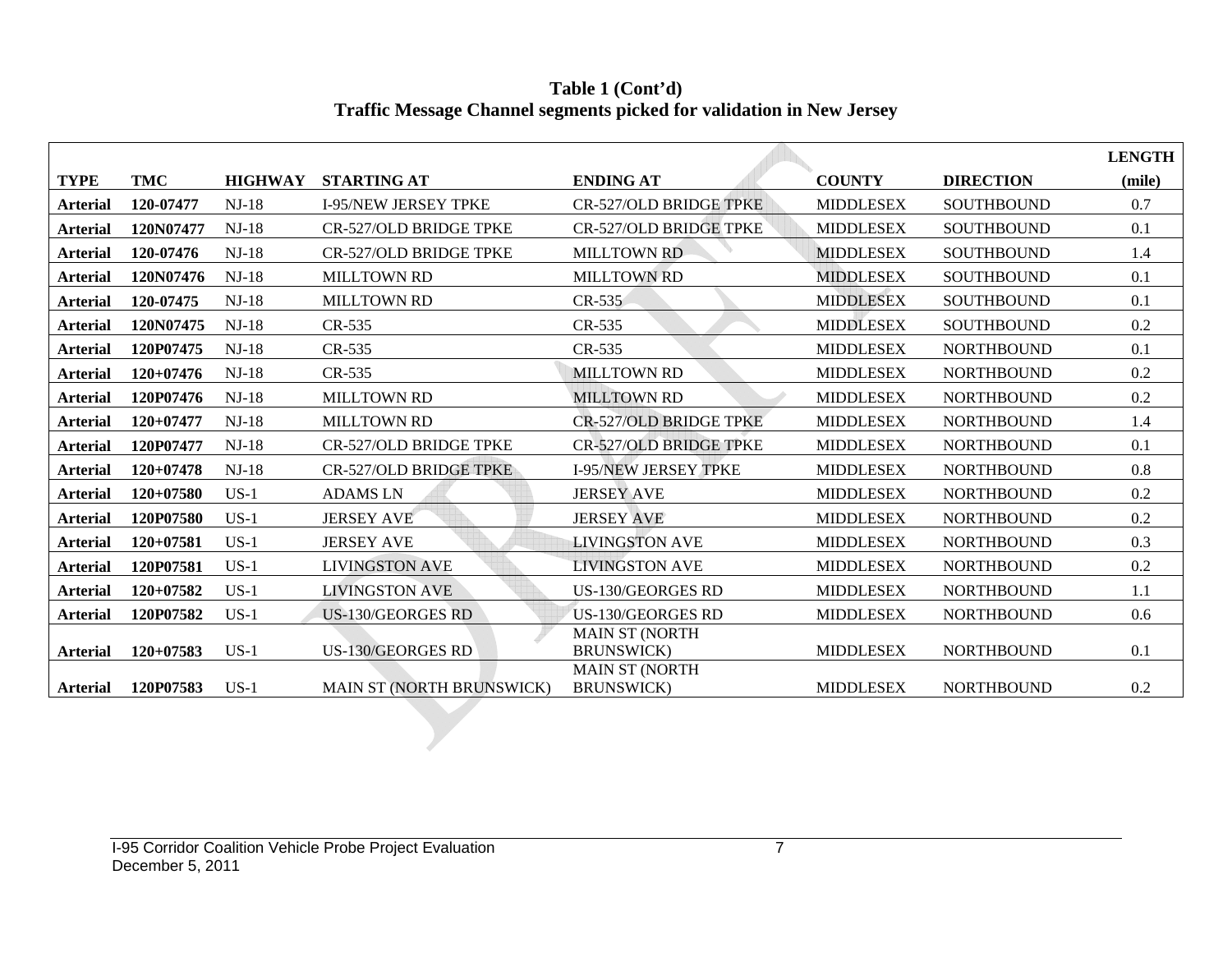#### **Table 1 (Cont'd) Traffic Message Channel segments picked for validation in New Jersey**

|                 |             |        |                                  | <b>MAIN ST (NORTH</b> |                  |                   |             |
|-----------------|-------------|--------|----------------------------------|-----------------------|------------------|-------------------|-------------|
| <b>Arterial</b> | 120N07583   | $US-1$ | <b>MAIN ST (NORTH BRUNSWICK)</b> | <b>BRUNSWICK</b> )    | <b>MIDDLESEX</b> | <b>SOUTHBOUND</b> | 0.2         |
| <b>Arterial</b> | 120-07582   | $US-1$ | <b>MAIN ST (NORTH BRUNSWICK)</b> | US-130/GEORGES RD     | <b>MIDDLESEX</b> | <b>SOUTHBOUND</b> | 0.1         |
| <b>Arterial</b> | 120N07582   | $US-1$ | US-130/GEORGES RD                | US-130/GEORGES RD     | <b>MIDDLESEX</b> | <b>SOUTHBOUND</b> | 0.3         |
| <b>Arterial</b> | 120-07581   | $US-1$ | US-130/GEORGES RD                | <b>LIVINGSTON AVE</b> | <b>MIDDLESEX</b> | <b>SOUTHBOUND</b> | 1.4         |
| <b>Arterial</b> | 120N07581   | $US-1$ | <b>LIVINGSTON AVE</b>            | <b>LIVINGSTON AVE</b> | <b>MIDDLESEX</b> | <b>SOUTHBOUND</b> | 0.2         |
| <b>Arterial</b> | 120-07580   | $US-1$ | <b>LIVINGSTON AVE</b>            | <b>JERSEY AVE</b>     | <b>MIDDLESEX</b> | <b>SOUTHBOUND</b> | 0.3         |
| <b>Arterial</b> | 120N07580   | $US-1$ | <b>JERSEY AVE</b>                | <b>JERSEY AVE</b>     | <b>MIDDLESEX</b> | <b>SOUTHBOUND</b> | 0.1         |
| <b>Arterial</b> | 120-07575   | $US-1$ | <b>DEANS LN</b>                  | NEW RD                | <b>MIDDLESEX</b> | <b>SOUTHBOUND</b> | 2.1         |
| <b>Arterial</b> | $120+07576$ | $US-1$ | NEW RD                           | DEANS LN              | <b>MIDDLESEX</b> | <b>NORTHBOUND</b> | 2.2         |
| <b>SUBTOTAL</b> |             |        |                                  |                       |                  |                   | <b>15.0</b> |
| <b>TOTAL</b>    |             |        |                                  |                       |                  |                   | 22.8        |

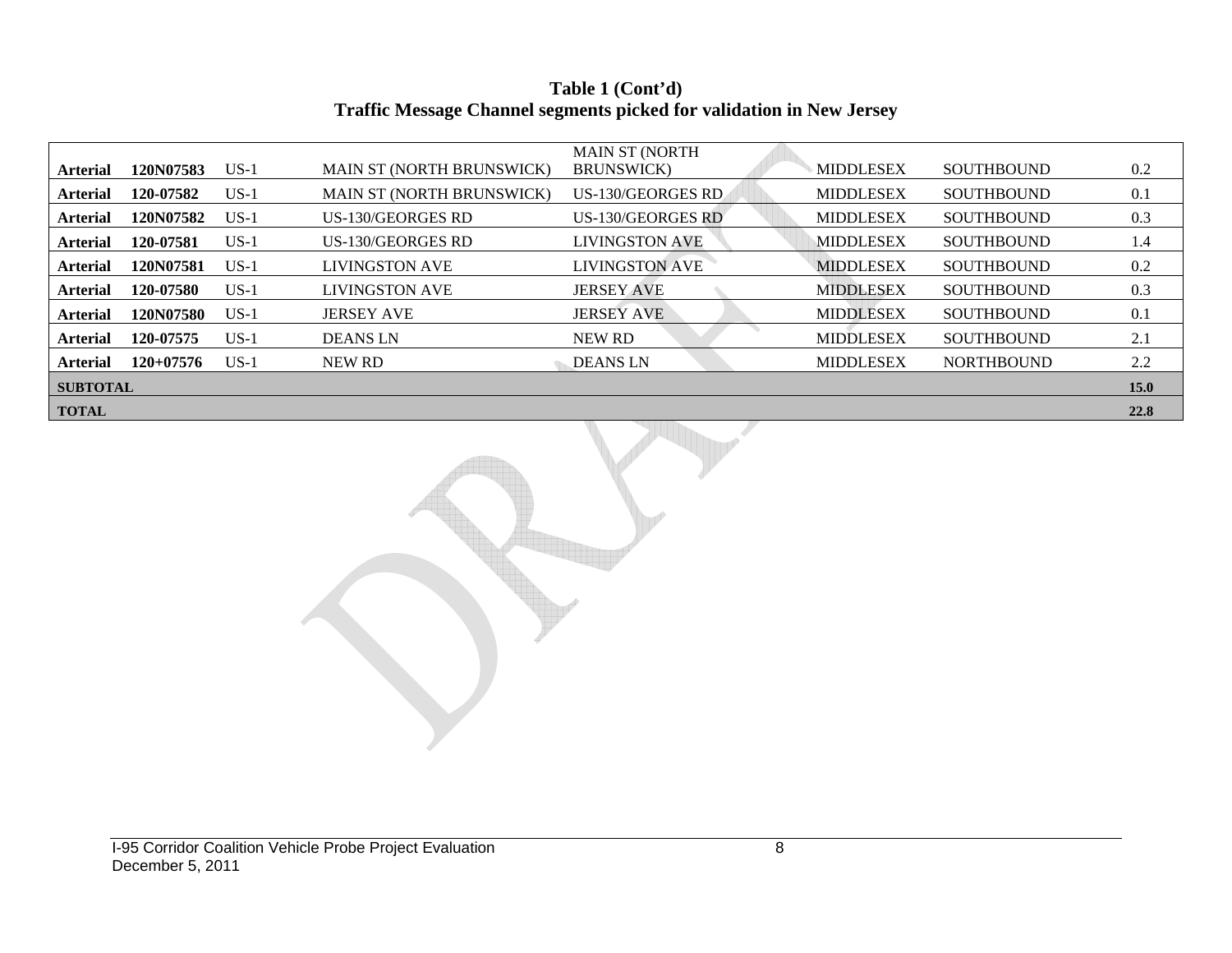**Table 2 TMC segment lengths and distances between sensor deployment locations in the state of New Jersey** 

| <b>SEGMENT</b>  |             |              |              | <b>STANDARD TMC</b> |              |                  |              | <b>SENSOR DEPLOYMENT</b> |              |              |
|-----------------|-------------|--------------|--------------|---------------------|--------------|------------------|--------------|--------------------------|--------------|--------------|
| <b>TYPE</b>     | <b>TMC</b>  | Endpoint (1) |              | Endpoint (2)        |              | Length           | Endpoint (1) |                          | Endpoint (2) |              |
|                 |             | Lat          | Long         | Lat                 | Long         | (mile)           | Lat          | Long                     | Long<br>Lat  |              |
| Freeway         | $120+04476$ | 40.539724    | $-74.521589$ | 40.549112           | -74.539813   | 1.2              | 40.539790    | $-74.520740$             | 40.549350    | $-74.539870$ |
| Freeway         | 120P04476   | 40.549112    | -74.539813   | 40.551898           | $-74.542551$ | 0.2              |              |                          |              |              |
| Freeway         | 120+04477   | 40.551898    | $-74.542551$ | 40.564684           | $-74.552634$ | 1.0              |              |                          |              |              |
| Freeway         | 120P04477   | 40.564684    | -74.552634   | 40.570165           | $-74.559958$ | 0.5              | 40.564220    | $-74.552060$             |              |              |
| Freeway         | $120+04478$ | 40.570165    | -74.559958   | 40.573387           | $-74.565140$ | 0.4              |              |                          |              |              |
| Freeway         | 120P04478   | 40.573387    | $-74.565140$ | 40.577585           | $-74.570482$ | 0.4              |              |                          | 40.577540    | $-74.570140$ |
| Freeway         | 120N04478   | 40.578045    | -74.573708   | 40.574641           | $-74.568510$ | 0.4              | 40.576290    | $-74.571230$             |              |              |
| Freeway         | 120-04477   | 40.574641    | $-74.568510$ | 40.570286           | $-74.560774$ | 0.5              |              |                          |              |              |
| Freeway         | 120N04477   | 40.570286    | $-74.560774$ | 40.565552           | $-74.553774$ | 0.5              |              |                          |              |              |
| Freeway         | 120-04476   | 40.565552    | $-74.553774$ | 40.551137           | $-74.542163$ | 1.2              | 40.566710    | $-74.555310$             |              |              |
| Freeway         | 120N04476   | 40.551137    | $-74.542163$ | 40.548177           | $-74.539261$ | 0.3              |              |                          |              |              |
| Freeway         | 120-04475   | 40.548177    | -74.539261   | 40.53916            | $-74.519618$ | 1.2              | 40.547750    | -74.538940               | 40.539050    | $-74.519780$ |
| <b>SUBTOTAL</b> |             |              |              |                     |              | 7.8              |              |                          |              |              |
| <b>Arterial</b> | 120-07477   | 40.473427    | $-74.409503$ | 40.464314           | $-74.405118$ | 0.7              | 40.473830    | -74.409680               |              |              |
| <b>Arterial</b> | 120N07477   | 40.464314    | $-74.405118$ | 40.463456           | $-74.404559$ | 0.1              |              |                          |              |              |
| <b>Arterial</b> | 120-07476   | 40.463456    | -74.404559   | 40.443812           | $-74.395252$ | 1.4              |              |                          |              |              |
| <b>Arterial</b> | 120N07476   | 40.443812    | -74.395252   | 40.442297           | $-74.394700$ | 0.1              |              |                          |              |              |
| <b>Arterial</b> | 120-07475   | 40.442297    | $-74.394700$ | 40.440475           | -74.394055   | 0.1              |              |                          |              |              |
| <b>Arterial</b> | 120N07475   | 40.440475    | $-74.394055$ | 40.438233           | -74.392520   | 0.2              |              |                          | 40.437550    | -74.391920   |
| <b>Arterial</b> | 120P07475   | 40.438492    | $-74.392562$ | 40.439289           | -74.393173   | 0.1              | 40.438570    | $-74.392650$             |              |              |
| <b>Arterial</b> | $120+07476$ | 40.439289    | $-74.393173$ | 40.441934           | -74.394401   | 0.2              |              |                          |              |              |
| <b>Arterial</b> | 120P07476   | 40.441934    | $-74.394401$ | 40.444051           | -74.395124   | $\overline{0.2}$ |              |                          |              |              |
| <b>Arterial</b> | 120+07477   | 40.444051    | -74.395124   | 40.463453           | -74.404390   | 1.4              |              |                          |              |              |
| <b>Arterial</b> | 120P07477   | 40.463453    | -74.404390   | 40.464338           | $-74.404953$ | 0.1              |              |                          |              |              |
| <b>Arterial</b> | $120+07478$ | 40.464338    | $-74.404953$ | 40.474871           | -74.409658   | 0.8              |              |                          | 40.475260    | $-74.409290$ |
| <b>Arterial</b> | $120+07580$ | 40.449708    | -74.493937   | 40.452138           | -74.490948   | 0.2              | 40.449300    | $-74.494260$             |              |              |
| <b>Arterial</b> | 120P07580   | 40.452138    | -74.490948   | 40.453676           | -74.488546   | 0.2              |              |                          |              |              |
| <b>Arterial</b> | 120+07581   | 40.453676    | $-74.488546$ | 40.455444           | $-74.482841$ | 0.3              |              |                          |              |              |
| <b>Arterial</b> | 120P07581   | 40.455444    | $-74.482841$ | 40.456115           | -74.479194   | 0.2              |              |                          |              |              |
| <b>Arterial</b> | 120+07582   | 40.456115    | $-74.479194$ | 40.461546           | -74.459291   | 1.1              |              |                          |              |              |
| <b>Arterial</b> | 120P07582   | 40.461546    | -74.459291   | 40.464261           | $-74.449355$ | 0.6              |              |                          |              |              |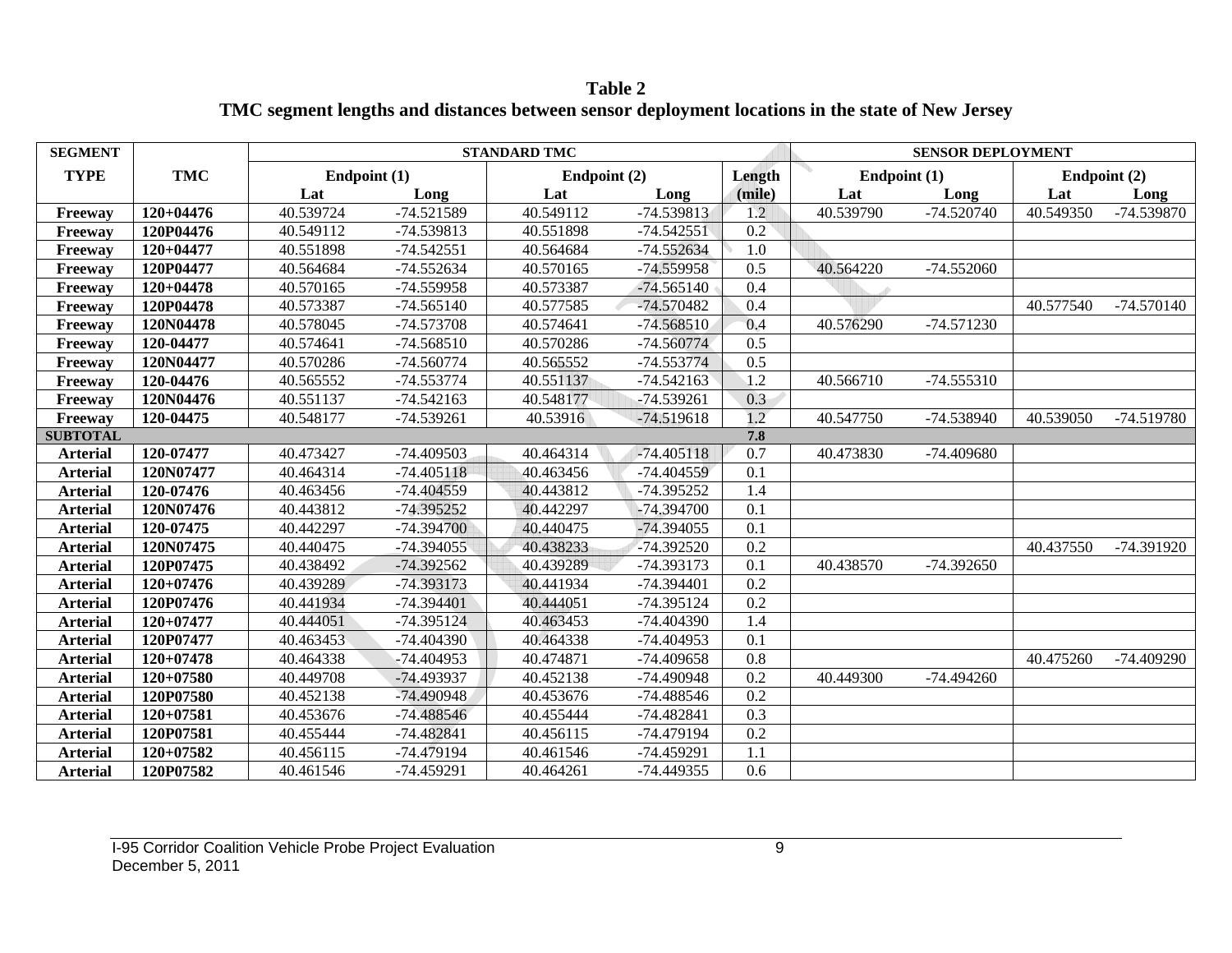| <b>Arterial</b> | $120+07583$      | 40.464261 | -74.449355   | 40.46468  | -74.447863   | 0.1         |           |              |           |              |
|-----------------|------------------|-----------|--------------|-----------|--------------|-------------|-----------|--------------|-----------|--------------|
| <b>Arterial</b> | 120P07583        | 40.46468  | -74.447863   | 40.465475 | -74.444987   | 0.2         |           |              | 40.465140 | -74.445980   |
| <b>Arterial</b> | 120N07583        | 40.465387 | -74.445781   | 40.464634 | -74.448600   | 0.2         | 40.465640 | -74.444860   |           |              |
| <b>Arterial</b> | 120-07582        | 40.464634 | $-74.448600$ | 40.464227 | -74.450034   | 0.1         |           |              |           |              |
| <b>Arterial</b> | <b>120N07582</b> | 40.464227 | $-74.450034$ | 40.462969 | -74.454698   | 0.3         |           |              |           |              |
| <b>Arterial</b> | 120-07581        | 40.462969 | -74.454698   | 40.456053 | -74.480152   | 1.4         |           |              |           |              |
| <b>Arterial</b> | 120N07581        | 40.456053 | $-74.480152$ | 40.45537  | -74.483970   | 0.2         |           |              |           |              |
| <b>Arterial</b> | 120-07580        | 40.45537  | $-74.483970$ | 40.453551 | $-74.489072$ | 0.3         |           |              |           |              |
| <b>Arterial</b> | 120N07580        | 40.453551 | -74.489072   | 40.452128 | $-74.491188$ | 0.1         |           |              | 40.452820 | $-74.490430$ |
| <b>Arterial</b> | 120-07575        | 40.421156 | -74.528907   | 40.398643 | $-74.556403$ | 2.1         | 40.420880 | -74.529290   | 40.398430 | $-74.556810$ |
| <b>Arterial</b> | $120+07576$      | 40.397776 | -74.557316   | 40.421094 | -74.528830   | 2.2         | 40.398140 | $-74.556770$ | 40.421290 | $-74.528350$ |
| <b>SUBTOTAL</b> |                  |           |              |           |              | <b>15.0</b> |           |              |           |              |
| <b>TOTAL</b>    |                  |           |              |           |              | 22.8        |           |              |           |              |

I-95 Corridor Coalition Vehicle Probe Project Evaluation 10 December 5, 2011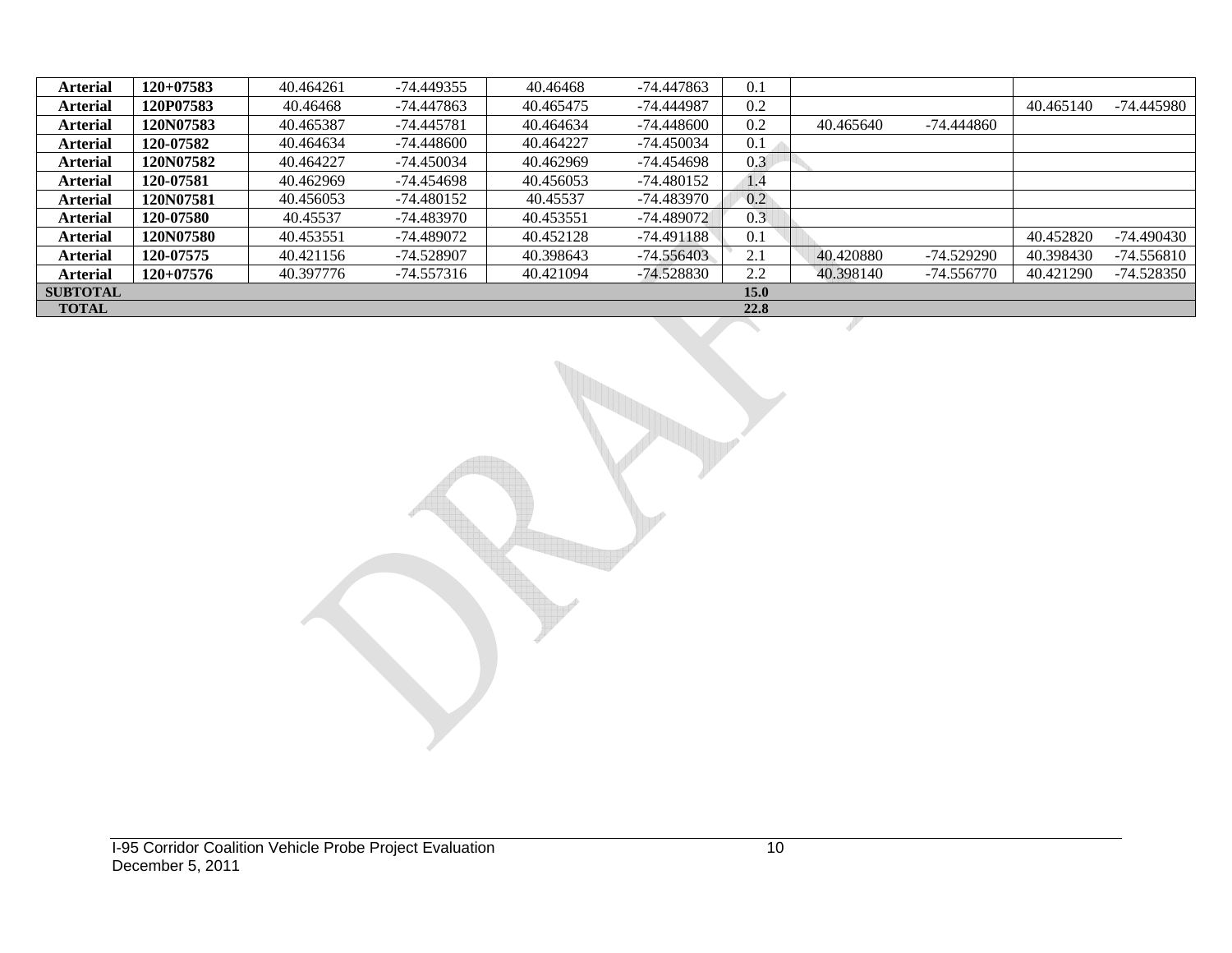**Table 3 Path segments identification for validation in New Jersey** 

|                 | <b>Validation</b>                 |                                |                                |                 | <b>LENGTH (MILE)</b> |               |
|-----------------|-----------------------------------|--------------------------------|--------------------------------|-----------------|----------------------|---------------|
| <b>Type</b>     | Segment                           | <b>STARTING AT</b>             | <b>ENDING AT</b>               | <b>Standard</b> | <b>Deployment</b>    | Error $(\% )$ |
| Freeway         | $120+04476$                       | <b>EASTON AVE/EXIT 10</b>      | <b>WESTON CANAL RD/EXIT 12</b> | 1.2             | 1.23                 | 4.69%         |
| <b>Freeway</b>  | NJ09-0001                         | <b>WESTON CANAL RD/EXIT 12</b> | <b>NJ-28/EXIT 13</b>           | 1.3             | 1.21                 | $-4.71%$      |
| Freeway         | NJ09-0002                         | <b>NJ-28/EXIT 13</b>           | <b>US-22/EXIT 14</b>           | 1.3             | 1.33                 | 2.31%         |
| Freeway         | NJ09-0003<br><b>US-22/EXIT 14</b> |                                | <b>NJ-28/EXIT 13</b>           | 1.4             | 1.07                 | $-23.57%$     |
| <b>Freeway</b>  | NJ09-0004<br><b>NJ-28/EXIT 13</b> |                                | <b>WESTON CANAL RD/EXIT 12</b> | 1.4             | 1.56                 | 9.63%         |
| <b>Freeway</b>  | 120-04475                         | <b>WESTON CANAL RD/EXIT 12</b> | <b>EASTON AVE/EXIT 10</b>      | 1.2             | 1.19                 | $-3.16%$      |
| <b>Arterial</b> | NJ09-0005                         | <b>I-95/NEW JERSEY TPKE</b>    | $CR-535$                       | 2.6             | 2.68                 | 2.97%         |
| <b>Arterial</b> | NJ09-0006                         | CR-535                         | <b>I-95/NEW JERSEY TPKE</b>    | 2.7             | 2.69                 | 0.30%         |
| <b>Arterial</b> | NJ09-0007                         | <b>ADAMSLN</b>                 | <b>RYDERS LN</b>               | 2.8             | 2.81                 | 0.36%         |
| <b>Arterial</b> | NJ09-0008                         | <b>RYDERS LN</b>               | <b>JERSEY AVE</b>              | 2.6             | 2.56                 | $-1.54%$      |
| <b>Arterial</b> | 120-07575                         | <b>DEANS LN</b>                | <b>NEW RD</b>                  | 2.1             | 2.12                 | $-0.13%$      |
| <b>Arterial</b> | 120+07576                         | NEW RD                         | <b>DEANS LN</b>                | 2.2             | 2.19                 | $-0.42%$      |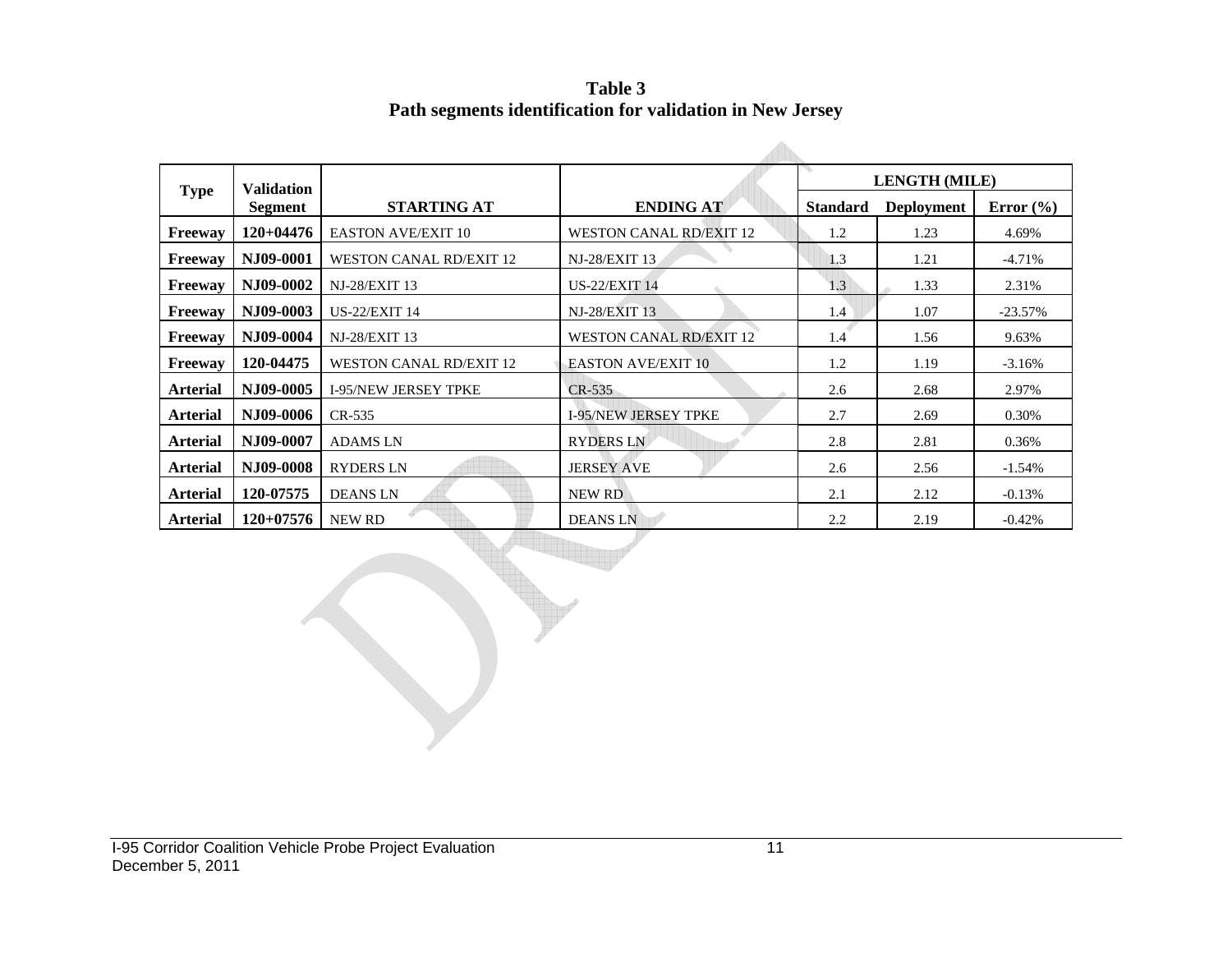**Table 4 Path segments definition for validation in New Jersey** 

|                 | <b>Validation</b> |             |             |             |             | <b>STANDARD SEGMENTS INCLUDED</b> |             |             |           |
|-----------------|-------------------|-------------|-------------|-------------|-------------|-----------------------------------|-------------|-------------|-----------|
| <b>Type</b>     | Segment           | TMC(1)      | TMC(2)      | TMC(3)      | TMC(4)      | TMC(5)                            | TMC(6)      | TMC(7)      | TMC(8)    |
| <b>Freeway</b>  | 120+04476         | 120+04476   |             |             |             |                                   |             |             |           |
| <b>Freeway</b>  | NJ09-0001         | 120P04476   | 120+04477   |             |             |                                   |             |             |           |
| <b>Freeway</b>  | NJ09-0002         | 120P04477   | $120+04478$ |             |             |                                   |             |             |           |
| <b>Freeway</b>  | NJ09-0003         | 120-04477   | 120N04477   |             |             |                                   |             |             |           |
| Freeway         | NJ09-0004         | 120-04476   | 120N04476   |             |             |                                   |             |             |           |
| <b>Freeway</b>  | 120-04475         | 120-04475   |             |             |             |                                   |             |             |           |
| <b>Arterial</b> | N.I09-0005        | 120-07477   | 120N07477   | 120-07476   | 120N07476   | 120-07475                         | 120N07475   |             |           |
| <b>Arterial</b> | NJ09-0006         | 120P07475   | $120+07476$ | 120P07476   | $120+07477$ | 120P07477                         | $120+07478$ |             |           |
| <b>Arterial</b> | NJ09-0007         | 120+07580   | 120P07580   | $120+07581$ | 120P07581   | 120+07582                         | 120P07582   | $120+07583$ | 120P07583 |
| <b>Arterial</b> | NJ09-0008         | 120N07583   | 120-07582   | 120N07582   | 120-07581   | 120N07581                         | 120-07580   | 120N07580   |           |
| <b>Arterial</b> | 120-07575         | 120-07575   |             |             |             |                                   |             |             |           |
| <b>Arterial</b> | $120+07576$       | $120+07576$ |             |             |             |                                   |             |             |           |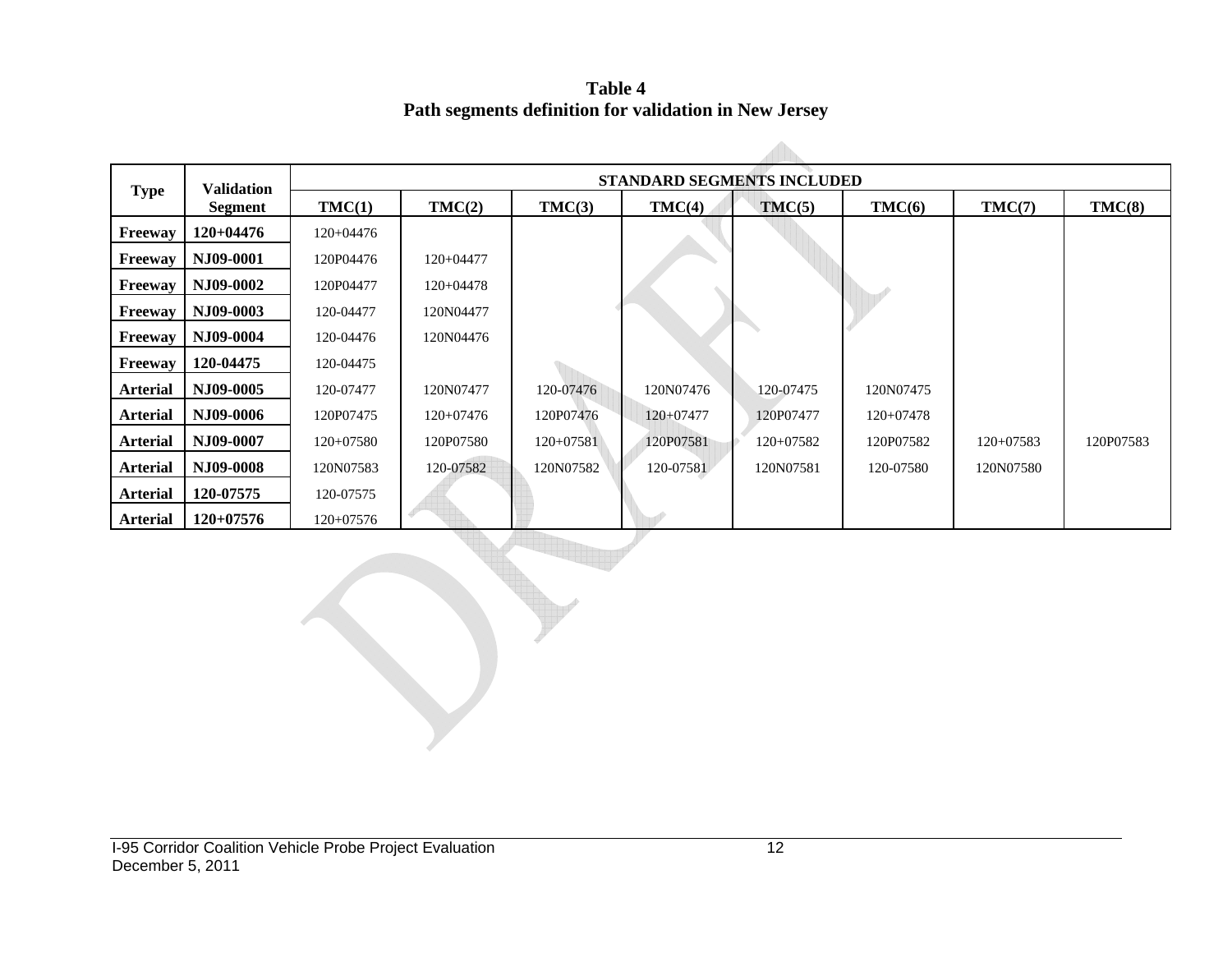#### **Table 5 Data quality measures for freeway segments greater than one mile in New Jersey**

|                            |                                             | <b>Data Quality Measures for</b>                           |                                             |                                                            |                |
|----------------------------|---------------------------------------------|------------------------------------------------------------|---------------------------------------------|------------------------------------------------------------|----------------|
|                            |                                             | 1.96 SE Band                                               | <b>Mean</b>                                 |                                                            |                |
| <b>SPEED</b><br><b>BIN</b> | <b>Speed</b><br><b>Error</b><br><b>Bias</b> | Average<br><b>Absolute</b><br><b>Speed</b><br><b>Error</b> | <b>Speed</b><br><b>Error</b><br><b>Bias</b> | Average<br><b>Absolute</b><br><b>Speed</b><br><b>Error</b> | No. of<br>Obs. |
| $0 - 30$                   | 5.3                                         | 6.0                                                        | 6.9                                         | 8.2                                                        | 211            |
| $30 - 45$                  | 6.8                                         | 7.3                                                        | 8.8                                         | 9.8                                                        | 425            |
| $45 - 60$                  | 2.5<br>3.0                                  |                                                            | 5.9<br>5.0                                  |                                                            | 1776           |
| $60+$                      | $-0.5$                                      | 1.1                                                        | $-1.5$                                      | 3.5                                                        | 7418           |

#### **Table 6**

**Percent observations meeting data quality criteria for freeway segments greater than one mile in New Jersey** 

|                                                                                                                                             |            |                                           | <b>Data Quality Measures for</b>                    |                |      |
|---------------------------------------------------------------------------------------------------------------------------------------------|------------|-------------------------------------------|-----------------------------------------------------|----------------|------|
|                                                                                                                                             |            | 1.96 SE Band                              | <b>Mean</b>                                         |                |      |
| Percentage<br><b>Percentage</b><br><b>SPEED</b><br>falling<br>falling<br><b>BIN</b><br>inside the<br>within 5<br>mph of the<br>band<br>band |            | <b>Percentage</b><br>equal to the<br>mean | <b>Percentage</b><br>within 5<br>mph of the<br>mean | No. of<br>Obs. |      |
| $0 - 30$                                                                                                                                    | 21%        | 67%                                       | 0%                                                  | 60%            | 211  |
| $30 - 45$                                                                                                                                   | 13%        | 41%                                       | 0%                                                  | 32%            | 425  |
| $45 - 60$                                                                                                                                   | 29%<br>76% |                                           | 0%                                                  | 48%            | 1776 |
| $60+$                                                                                                                                       | 58%        | 95%                                       | 0%                                                  | 75%            | 7418 |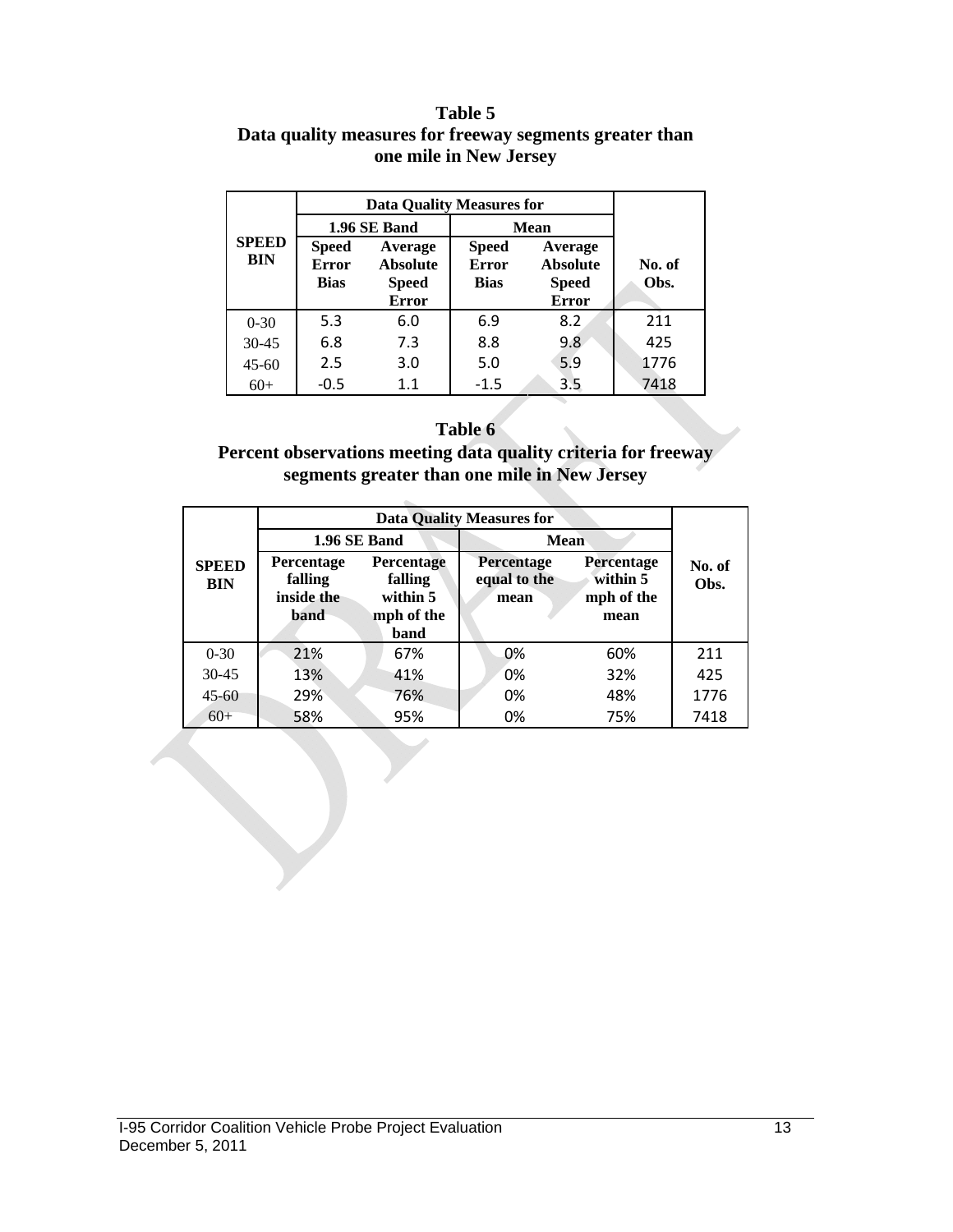|            |                 |                 |                  |                                             | <b>Data Quality Measures for</b>                    |                                             |                                                            |                |
|------------|-----------------|-----------------|------------------|---------------------------------------------|-----------------------------------------------------|---------------------------------------------|------------------------------------------------------------|----------------|
|            | <b>Standar</b>  | <b>Bluetoot</b> |                  |                                             | 1.96 SE Band                                        |                                             | Mean                                                       |                |
| <b>TMC</b> | d TMC<br>length | h<br>distance   | <b>SPEED BIN</b> | <b>Speed</b><br><b>Error</b><br><b>Bias</b> | Average<br><b>Absolute</b><br><b>Speed</b><br>Error | <b>Speed</b><br><b>Error</b><br><b>Bias</b> | Average<br><b>Absolute</b><br><b>Speed</b><br><b>Error</b> | No. of<br>Obs. |
|            |                 |                 | $0 - 30$         | 6.07                                        | 6.07                                                | 7.42                                        | 7.42                                                       | $11*$          |
|            |                 |                 | 30-45            | 6.69                                        | 7.01                                                | 7.86                                        | 8.44                                                       | 168            |
| 120+04476  | 1.17            | 1.23            | 45-60            | 2.96                                        | 3.25                                                | 4.85                                        | 5.51                                                       | 258            |
|            |                 |                 | $60+$            | $-0.67$                                     | 1.06                                                | $-2.17$                                     | 3.53                                                       | 1592           |
|            |                 |                 | $0 - 30$         | 60.8                                        | 60.81                                               | 60.81                                       | 60.81                                                      | $1*$           |
| NJ09-0001  | 1.27            | 1.21            | 30-45            | 10.2                                        | 10.27                                               | 12.29                                       | 12.29                                                      | 45             |
|            |                 |                 | 45-60            | 2.45                                        | 2.56                                                | 4.29                                        | 4.63                                                       | 266            |
|            |                 |                 | $60+$            | $-0.34$                                     | 0.92                                                | $-1.14$                                     | 3.13                                                       | 1113           |
|            |                 |                 | $0 - 30$         | 9.12                                        | 9.12                                                | 36.01                                       | 36.01                                                      | $2*$           |
| NJ09-0002  | 1.30            | 1.33            | 30-45            | 11.1                                        | 11.12                                               | 24.06                                       | 24.06                                                      | $9*$           |
|            |                 |                 | 45-60            | 1.41                                        | 1.41                                                | 3.93                                        | 4.01                                                       | 248            |
|            |                 |                 | $60+$            | $-0.49$                                     | 0.78                                                | $-1.56$                                     | 3.01                                                       | 1045           |
|            |                 |                 | $0 - 30$         | 2.40                                        | 3.28                                                | 3.23                                        | 5.02                                                       | 154            |
| NJ09-0003  | 1.37            | 1.07            | $30 - 45$        | 9.08                                        | 10.24                                               | 14.51                                       | 16.66                                                      | 31             |
|            |                 |                 | 45-60            | 3.43                                        | 3.75                                                | 6.79                                        | 7.26                                                       | 655            |
|            |                 |                 | $60+$            | 0.67                                        | 1.07                                                | 1.79                                        | 3.41                                                       | 945            |
|            |                 |                 | $0 - 30$         | 13.6                                        | 13.69                                               | 16.59                                       | 16.63                                                      | $22*$          |
| NJ09-0004  | 1.42            | 1.56            | 30-45            | 4.13                                        | 4.91                                                | 5.13                                        | 6.59                                                       | 94             |
|            |                 |                 | 45-60            | 1.33                                        | 2.57                                                | 3.86                                        | 5.68                                                       | 148            |
|            |                 |                 | $60+$            | $-0.49$                                     | 1.05                                                | $-1.69$                                     | 3.50                                                       | 1217           |
|            |                 |                 | $0 - 30$         | 14.5                                        | 14.61                                               | 17.78                                       | 18.04                                                      | $21*$          |
| 120-04475  | 1.22            | 1.19            | 30-45            | 6.85                                        | 7.52                                                | 9.35                                        | 10.86                                                      | 78             |
|            |                 |                 | 45-60            | 0.87                                        | 2.94                                                | 2.80                                        | 6.00                                                       | 201            |
|            |                 |                 | $60+$            | $-1.06$                                     | 1.40                                                | $-2.85$                                     | 4.03                                                       | 1506           |

**Table 7 Data quality measures for individual freeway validation segments greater than one mile in the state of New Jersey** 

\*Results in the specified row may not be reliable due to small number of observations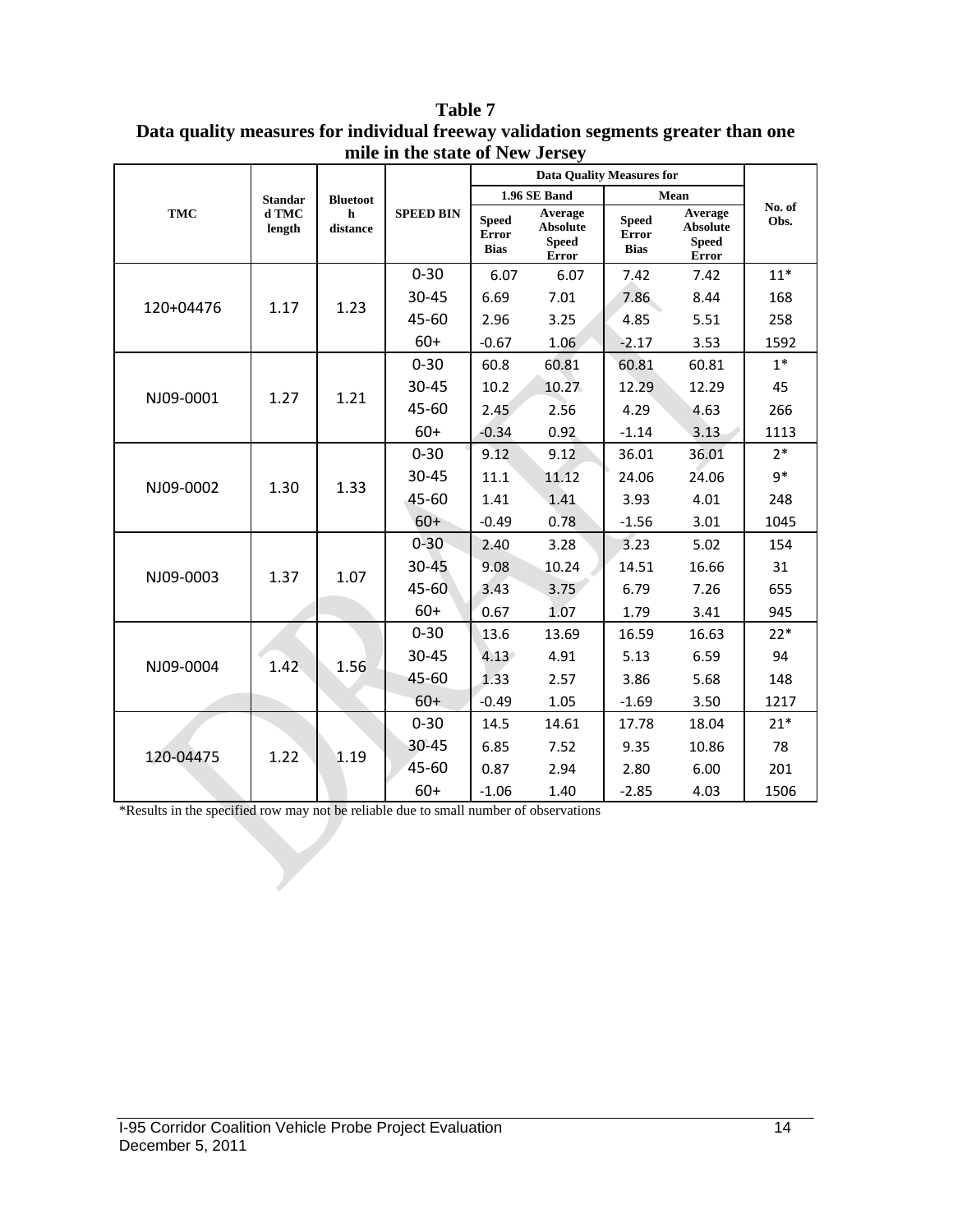|            | <b>SPEED BIN</b> | <b>Data Quality Measures for</b>        |                                                                        |                                                       |                                                                 |                                |                                          |                                               |                                                    |                |
|------------|------------------|-----------------------------------------|------------------------------------------------------------------------|-------------------------------------------------------|-----------------------------------------------------------------|--------------------------------|------------------------------------------|-----------------------------------------------|----------------------------------------------------|----------------|
| <b>TMC</b> |                  | 1.96 SE Band                            |                                                                        |                                                       |                                                                 | Mean                           |                                          |                                               |                                                    |                |
|            |                  | <b>Speed Error Bias</b>                 |                                                                        | <b>Average Absolute</b><br><b>Speed Error</b>         |                                                                 | <b>Speed Error Bias</b>        |                                          | <b>Average Absolute</b><br><b>Speed Error</b> |                                                    |                |
|            |                  | No.<br>falling<br>inside<br>the<br>band | $\mathbf{0}_{\mathbf{0}}^{\prime}$<br>falling<br>inside<br>the<br>band | No.<br>falling<br>within<br>$5$ mph<br>of the<br>band | $\frac{0}{0}$<br>falling<br>within<br>$5$ mph<br>of the<br>band | No.<br>equal<br>to the<br>mean | $\frac{0}{0}$<br>equal<br>to the<br>mean | No.<br>within<br>5 mph<br>of the<br>mean      | $\frac{0}{0}$<br>within<br>5 mph<br>of the<br>mean | No. of<br>Obs. |
| 120+04476  | $0 - 30$         | $\mathbf 0$                             | 0%                                                                     | 5                                                     | 45%                                                             | 0                              | 0%                                       | $\overline{4}$                                | 36%                                                | $11*$          |
|            | $30 - 45$        | 21                                      | 13%                                                                    | 67                                                    | 40%                                                             | $\mathbf{0}$                   | 0%                                       | 54                                            | 32%                                                | 168            |
|            | $45 - 60$        | 71                                      | 28%                                                                    | 181                                                   | 70%                                                             | 0                              | 0%                                       | 131                                           | 51%                                                | 258            |
|            | $60+$            | 886                                     | 56%                                                                    | 1526                                                  | 96%                                                             | $\overline{0}$                 | 0%                                       | 1163                                          | 73%                                                | 1592           |
| NJ09-0001  | $0 - 30$         | $\boldsymbol{0}$                        | 0%                                                                     | 0                                                     | 0%                                                              | 0                              | 0%                                       | 0                                             | 0%                                                 | $1*$           |
|            | 30-45            | $\mathbf 0$                             | 0%                                                                     | $\overline{7}$                                        | 16%                                                             | 0                              | 0%                                       | 4                                             | 9%                                                 | 45             |
|            | $45 - 60$        | 77                                      | 29%                                                                    | 219                                                   | 82%                                                             | 0                              | 0%                                       | 171                                           | 64%                                                | 266            |
|            | $60+$            | 672                                     | 60%                                                                    | 1066                                                  | 96%                                                             | $\mathbf 0$                    | 0%                                       | 895                                           | 80%                                                | 1113           |
| NJ09-0002  | $0 - 30$         | $\boldsymbol{0}$                        | 0%                                                                     | $\mathbf{0}$                                          | 0%                                                              | 0                              | 0%                                       | $\mathbf 0$                                   | 0%                                                 | $2*$           |
|            | 30-45            | $\mathbf 0$                             | 0%                                                                     | $\mathbf{1}$                                          | 11%                                                             | 0                              | 0%                                       | $\mathbf 0$                                   | 0%                                                 | $9*$           |
|            | $45 - 60$        | 116                                     | 47%                                                                    | 231                                                   | 93%                                                             | $\mathbf 0$                    | 0%                                       | 173                                           | 70%                                                | 248            |
|            | $60+$            | 681                                     | 65%                                                                    | 1008                                                  | 96%                                                             | $\mathbf 0$                    | 0%                                       | 846                                           | 81%                                                | 1045           |
| NJ09-0003  | $0 - 30$         | 40                                      | 26%                                                                    | 121                                                   | 79%                                                             | $\overline{0}$                 | 0%                                       | 109                                           | 71%                                                | 154            |
|            | 30-45            | 3                                       | 10%                                                                    | 9                                                     | 29%                                                             | 0                              | 0%                                       | 5                                             | 16%                                                | 31             |
|            | 45-60            | 124                                     | 19%                                                                    | 442                                                   | 67%                                                             | 0                              | 0%                                       | 203                                           | 31%                                                | 655            |
|            | $60+$            | 566                                     | 60%                                                                    | 892                                                   | 94%                                                             | 0                              | 0%                                       | 726                                           | 77%                                                | 945            |
| NJ09-0004  | $0 - 30$         | $\overline{3}$                          | 14%                                                                    | 9                                                     | 41%                                                             | 0                              | 0%                                       | 9                                             | 41%                                                | $22*$          |
|            | 30-45            | 17                                      | 18%                                                                    | 58                                                    | 62%                                                             | 0                              | 0%                                       | 49                                            | 52%                                                | 94             |
|            | $45 - 60$        | 56                                      | 38%                                                                    | 119                                                   | 80%                                                             | 0                              | 0%                                       | 79                                            | 53%                                                | 148            |
|            | $60+$            | 729                                     | 60%                                                                    | 1142                                                  | 94%                                                             | $\mathbf{1}$                   | 0%                                       | 913                                           | 75%                                                | 1217           |
| 120-04475  | $0 - 30$         | $\mathbf{1}$                            | 5%                                                                     | 6                                                     | 29%                                                             | 0                              | 0%                                       | $\overline{4}$                                | 19%                                                | $21*$          |
|            | 30-45            | 16                                      | 21%                                                                    | 34                                                    | 44%                                                             | 0                              | 0%                                       | 23                                            | 29%                                                | 78             |
|            | $45 - 60$        | 78                                      | 39%                                                                    | 155                                                   | 77%                                                             | 0                              | 0%                                       | 100                                           | 50%                                                | 201            |
|            | $60+$            | 766                                     | 51%                                                                    | 1386                                                  | 92%                                                             | $\mathbf{1}$                   | 0%                                       | 1011                                          | 67%                                                | 1506           |

**Table 8 Observations meeting data quality criteria for individual freeway validation segments greater than one mile in the state of New Jersey** 

\*Results in the specified row may not be reliable due to small number of observations